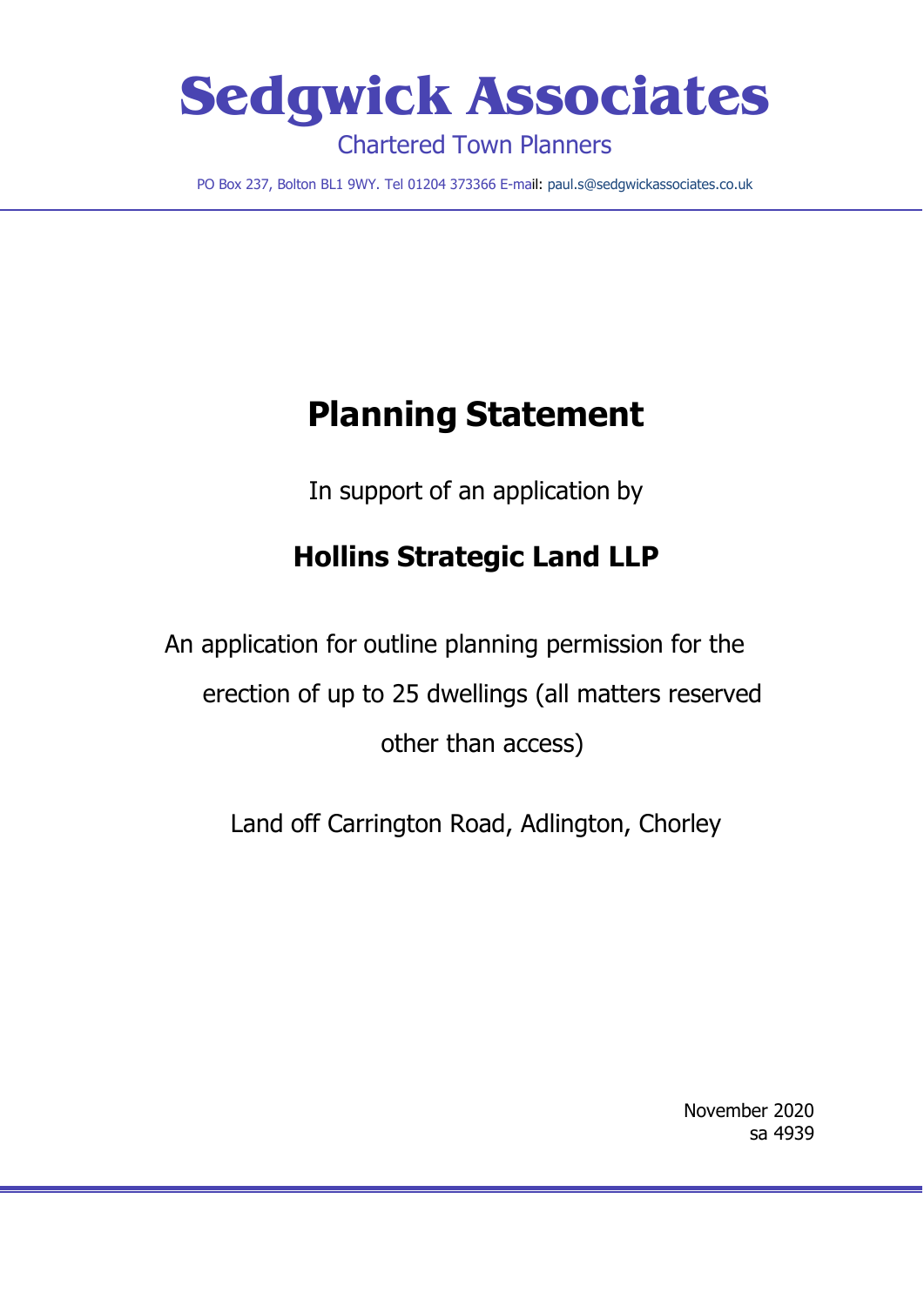#### **1. INTRODUCTION**

- 1.1. This Statement is written in support of an application for the erection of up to 25 dwellings at land off Carrington Road, Adlington, Chorley. This is a second resubmission of a previous application on the site which takes into account the current out-of-date policies of the Central Lancashire Core Strategy, the safeguarding land policy of the Chorley Allocations Local Plan and the resulting shortfall in housing land supply.
- 1.2 The proposals comply with the revised policies of the National Planning Policy Framework (the Framework) as a whole and it is evident that they represent sustainable development. The proposals will result in economic, social and environmental benefits, which are not significantly and demonstrably outweighed by any adverse impacts. The presumption in favour of sustainable development is therefore applied and planning permission should be forthcoming.
- 1.3 This statement reviews the town planning considerations that are relevant to determining the application and identifies important considerations, including a recent comparable appeal decision, which support the proposals.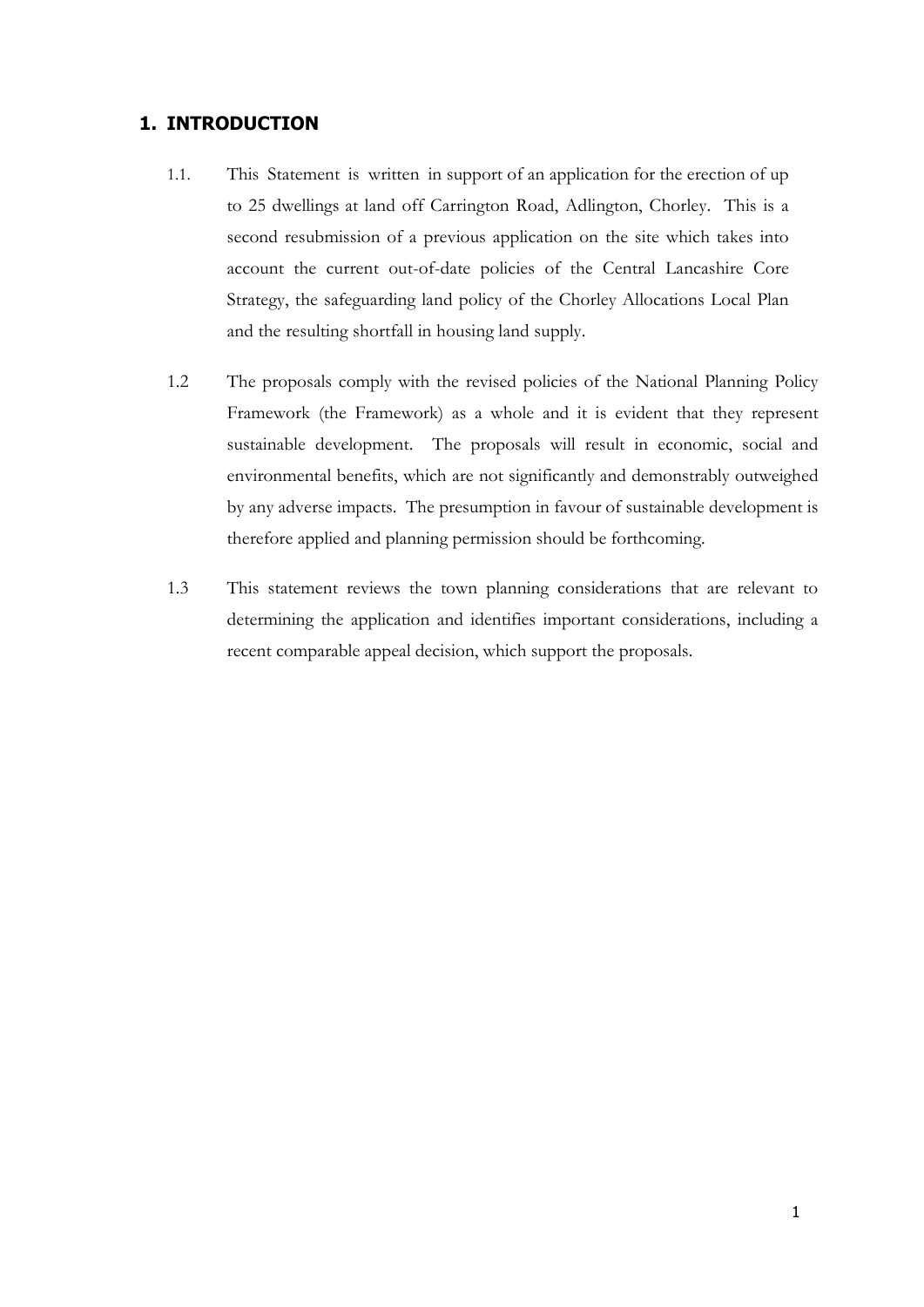# **2. THE APPLICATION SITE AND ITS SETTING**

- 2.1. The application site is some 0.84ha in extent and forms a small part of a larger area designated as Safeguarded Land in the Chorley Local Plan. The site is relatively flat, is previously undeveloped and consists of underused grassland with trees and shrubs around the perimeter and scrub is beginning to colonise the land. The site is urban fringe in character and distinct from the land to the north and west.
- 2.2. The site is relatively well contained, bordered by allotment gardens to the north east, residential properties to the south east and south west and there is a sand quarry present off the north western site boundary. There are two bungalows on Stonor Road however the majority of houses in the immediate vicinity are two storey traditional brick properties.
- 2.3. As the site is within an established residential community, it benefits from being in close proximity to the local services and facilities of the Adlington town centre. The application site is therefore in a highly sustainable location as demonstrated by table 1 below.

| <b>Key Trip</b><br>Generator                | Optimum<br><b>Walking/Cycling</b><br><b>Distances</b> | Local Service/<br><b>Facility</b>                            | <b>Distance</b><br>from site |
|---------------------------------------------|-------------------------------------------------------|--------------------------------------------------------------|------------------------------|
| Shop selling<br>food<br>and fresh groceries | 500m                                                  | Ron Burgess,<br>Park Road                                    | 160m                         |
| Post Box                                    | 500m                                                  | Park Road                                                    | 320m                         |
| Playground/<br>Amenity Area                 | 500m                                                  | off Crook Street &<br><b>Jubilee</b><br>Recreation<br>Ground | 320m                         |
| Post Office                                 | 1000m                                                 | Adlington Post Office                                        | 480m                         |
| Bank or Cash Point<br>Machine               | 1000m                                                 | <b>Bank</b><br>Royal<br>οf<br>Scotland                       | 500m                         |
| Pharmacy                                    | 1000m                                                 | Rowlands<br>Pharmacy                                         | 570m                         |
| Primary School                              | 1000m                                                 | Adlington<br>Primary<br>School                               | 240m                         |
| <b>Medical Centre</b>                       | 1000m                                                 | Granville<br>House<br><b>Medical Centre</b>                  | 965m                         |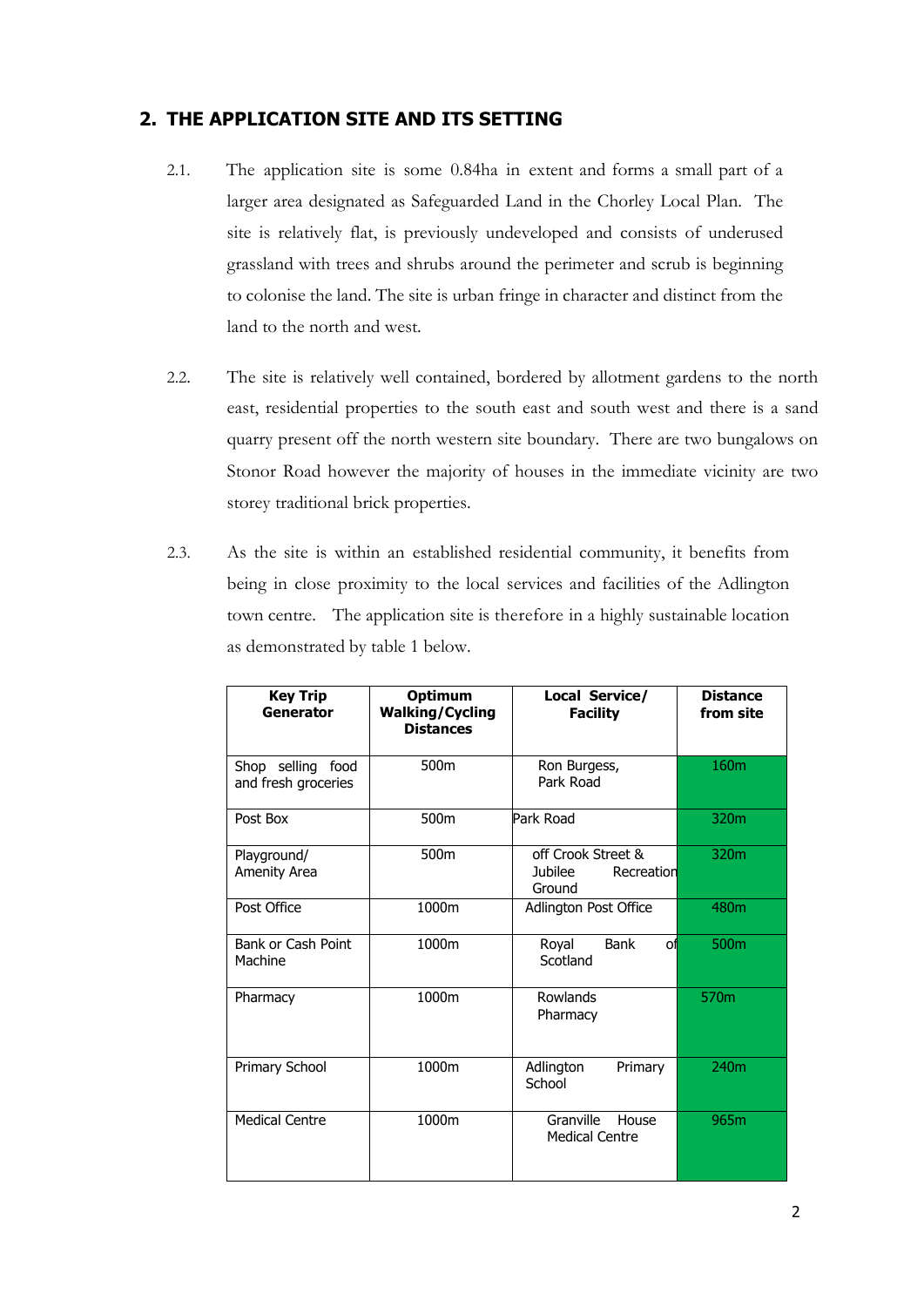| Leisure Facilities              | 1000m | off Crook Street &<br><b>Jubilee</b><br>Recreation    | 320m             |
|---------------------------------|-------|-------------------------------------------------------|------------------|
| Community centre                | 1000m | Adlington<br>Community<br>Centre                      | 850 <sub>m</sub> |
| <b>Public House</b>             | 1000m | The Bridge Inn                                        | 330 <sub>m</sub> |
| Public Park or<br>village green | 1000m | off Crook Street &<br>Jubilee<br>Recreation<br>Ground | 320 <sub>m</sub> |

| Child Care Facility | 1000m            | Willow<br>House<br>Day | 970 <sub>m</sub> |
|---------------------|------------------|------------------------|------------------|
| $\lambda$ alao)     |                  | Nursery, Railway       |                  |
| <b>Bus Stop</b>     | 500 <sub>m</sub> | Park Road              | 135m             |
| Railway station     | 2000m            | Adlington Railway      | 650 <sub>m</sub> |
|                     |                  | $C$ tation             |                  |

| Rating | <b>Description</b>                                                  |
|--------|---------------------------------------------------------------------|
|        | Meets minimum standard                                              |
|        | Fails to meet minimum standard (less than 60% failure for amenities |
|        | with a specified maximum distance of 500m and 50% failure for       |
|        | amenities for amenities with a maximum distance of 1000m or         |
|        | Significant failure to meet minimum standard (greater than 60%      |
|        | Failure for amenities with a specified maximum distance of 500m and |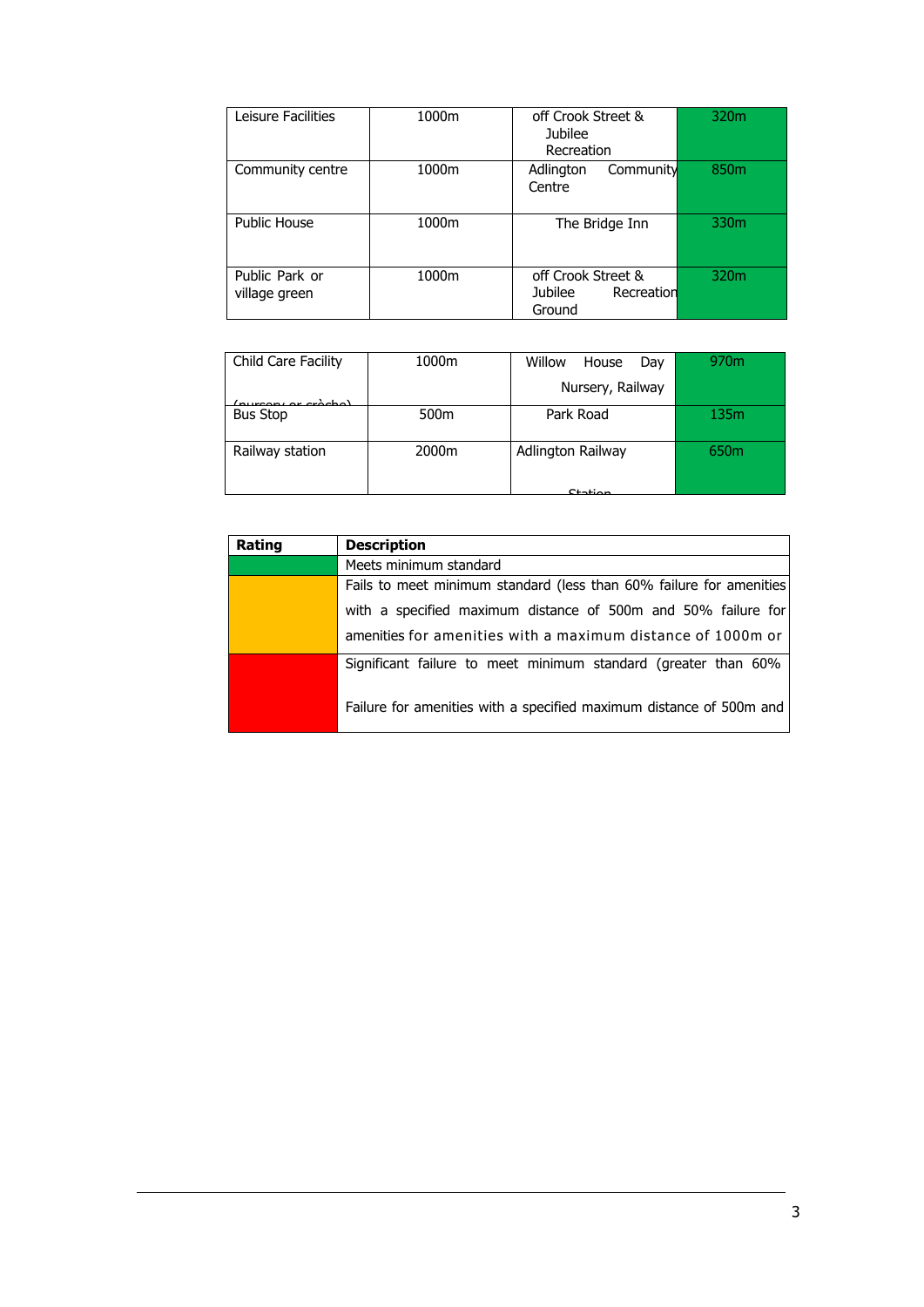# **3. RELEVANT TOWN PLANNING HISTORY**

3.1 Planning application ref 17/00411/OUTMAJ, an outline application for residential development for up to 25 dwellings with all matters reserved save for access from Carrington Road was refused by the council on 13/09/2018. The reason for refusal was:

> *"The proposed development would be located within an area of Safeguarded Land as defined by the Chorley Local Plan 2012 - 2026. The Council has a five-year housing land supply as required by the National Planning Policy Framework. The proposal therefore conflicts with policy BNE3 of the Chorley Local Plan 2012 - 2026. It is not considered that the material considerations put forward in favour of the development are sufficient to outweigh the presumption against it."*

3.2 Planning application 18/00863/OUTMAJ was a resubmission of that application and was refused by the council on 06/11/2018 for the same reason.

3.3 The decision was appealed and the appeal, reference APP/D2320/W/19/3228123, was dismissed on 31/07/2019 for the sole reason of conflict with the safeguarded land policy BNE3.3 of the Chorley Local Plan.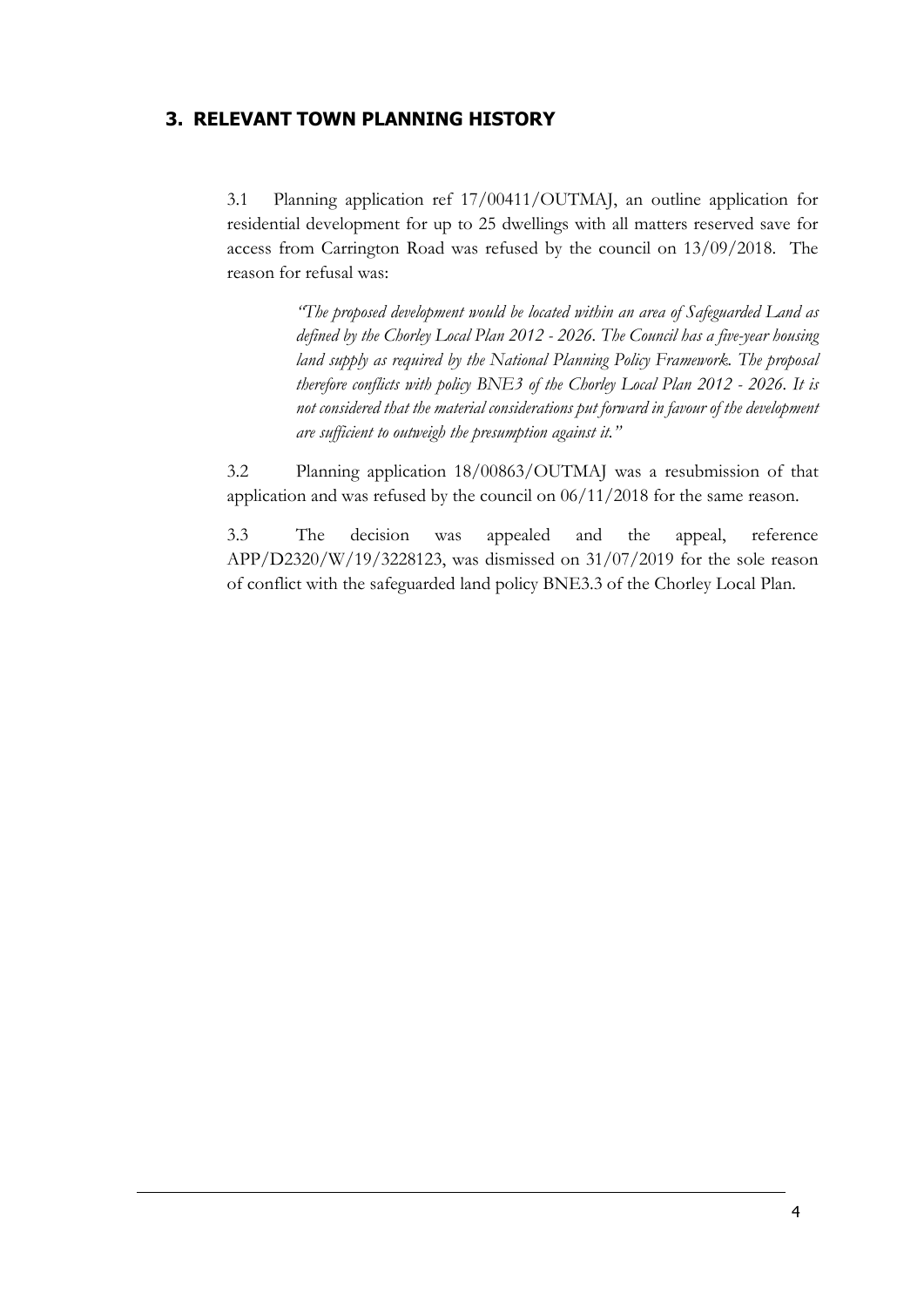### **4. THE APPLICATION PROPOSALS**

- 4.1 Full details of the design approach are set out in the Design and Access Statement (DAS) accompanying this application. This statement and the DAS are to be read together in providing a full appraisal of the application proposals.
- 4.2 The dwelling mix is primarily for a range of dwelling types and sizes, including larger homes and smaller dwellings, which will enable the development to provide a balanced mix of future residents.
- 4.3 The development will include both market and affordable homes, with 35% being affordable. The details of how the affordable housing is to be delivered and the form it will take is subject to discussion and agreement with the Council as the application progresses.
- 4.4 The access strategy is to utilise Carrington Road, which currently runs up to the boundary of the site with the creation of two internal culs-de-sacs to access the dwellings. The transport assessment concludes that the traffic generated by the development will have no adverse impact on the wider highways network. A cycle/footpath link is proposed to the southeast corner of the site connecting the site to the existing footpath and the local road network and the broad range of local facilities.
- 4.5 Open space provision is included in the development to the northwest corner of the site and additional tree planting is also proposed. The existing hedgerow will be maintained where possible, enabling habitat connectivity around the site.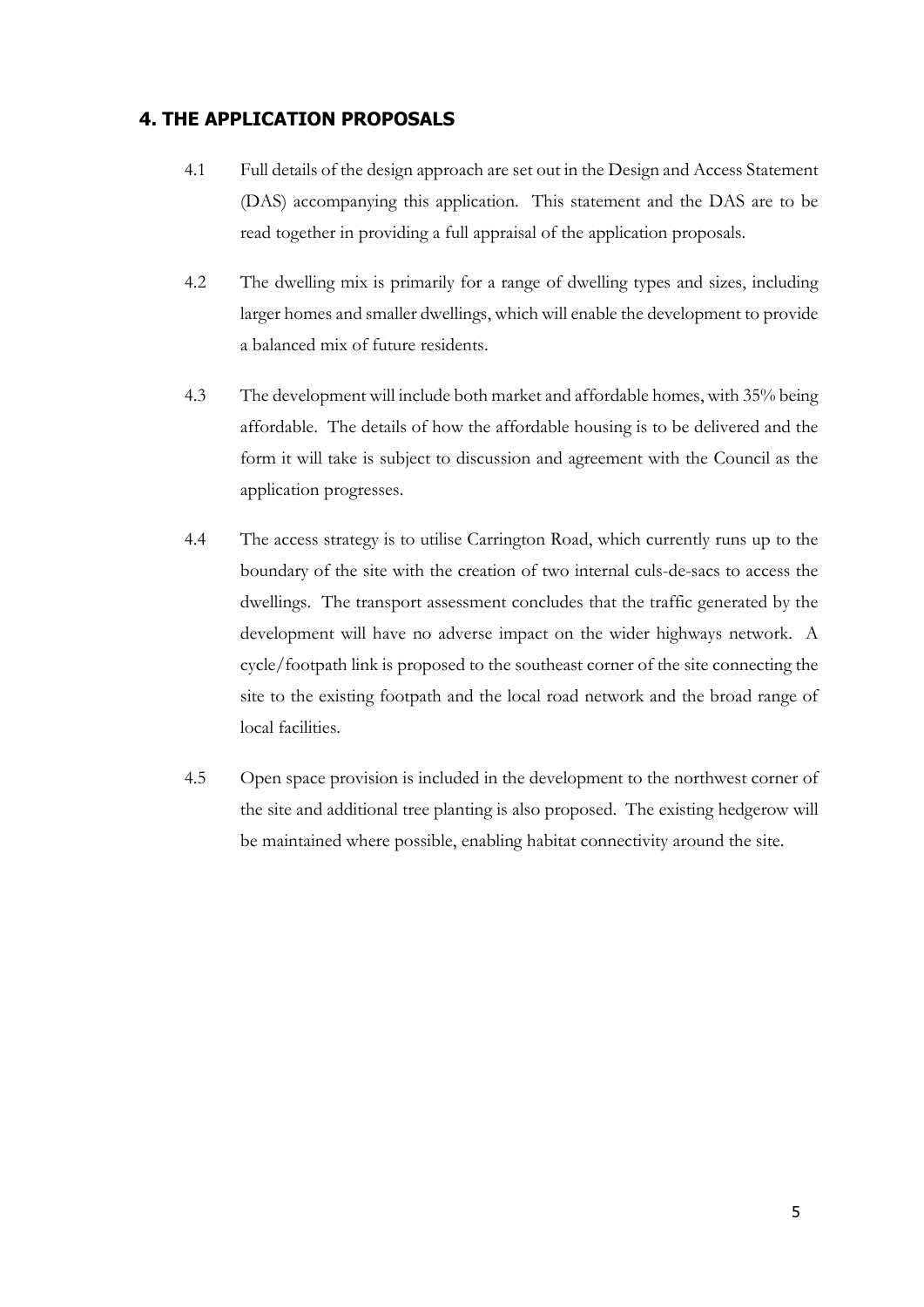# **5. PLANNING POLICIES**

5.1. Planning policy is set out within the development plan, which comprises the Central Lancashire Core Strategy (CS), the Chorley Local Plan (CLP) and the Joint Lancashire Minerals and Waste Local Plan. Relevant national planning policy is established within the National Planning Policy Framework (the Framework).

# **Core Strategy (CLCS)**

- 5.2. **Core Strategy** (July 2012) the following policies are relevant to the application proposals:
	- Policy MP
	- Policy 1: Locating Growth;
	- Policy 2: Infrastructure;
	- Policy 3: Travel;
	- Policy 4: Housing Delivery;
	- Policy 5: Housing Density;
	- Policy 6: Housing Quality;
	- Policy 7: Affordable and Special Needs Housing;
	- Policy 14: Education;
	- Policy 17: Design of New Buildings;
	- Policy 22: Biodiversity and Geodiversity;
	- Policy 26: Crime and Community Safety;
	- Policy 27: Sustainable Resources and New Developments;
	- Policy 29: Water Management.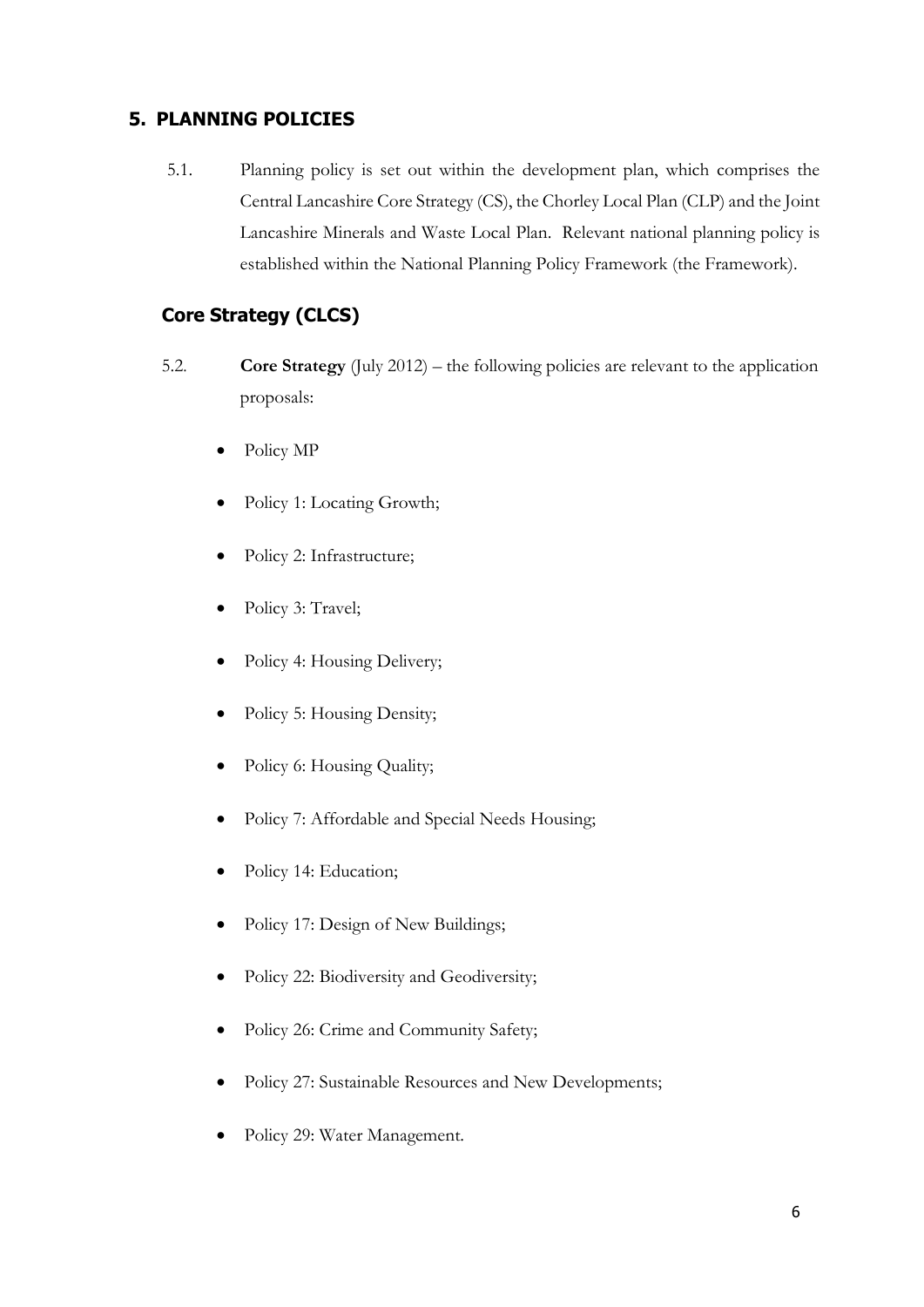# **Local Plan (CLP)**

- 5.3. It is considered that the following policies are relevant to the proposal:
	- Policy V1 Model Policy
	- Policy V2 Settlement Areas
	- Policy ST1 New Provision or Improvement of Footpaths, Cycleways and Bridleways
	- Policy ST4 Parking Standards
	- Policy HS2 Phasing of Housing Development
	- Policy HS4A Open Space Requirements in New Housing Developments
	- Policy HS4B Playing Pitch Requirements in New Housing Developments
	- Policy BNE1 Design Criteria for New Development
	- Policy BNE3 Areas of Land Safeguarded for Future Development Needs
	- Policy BNE9 Biodiversity and Nature Conservation
	- Policy BNE10 Trees
	- Policy BNE11 Species Protection

### **Joint Lancashire Minerals and Waste Local Plan**

- 5.4 It is considered that the following policies are relevant to the application proposals:
	- Policy CS1 Safeguarding Lancashire's Mineral Resources
	- Policy M2 Safeguarding Minerals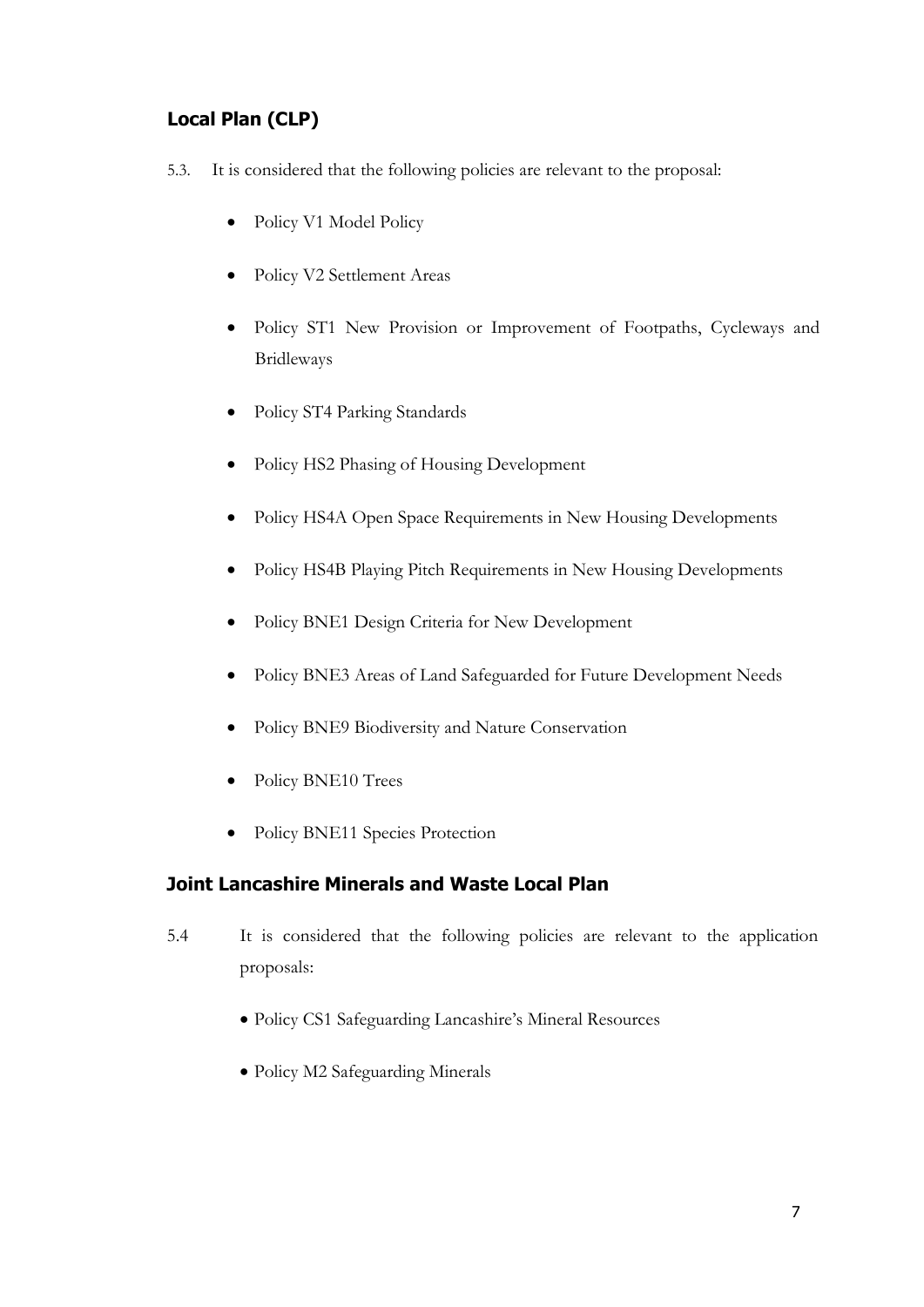### **Supplementary Planning Documents/Guidance**

- 5.5. The following SPDs/SPGs are considered relevant to the application:
- Affordable Housing SPD underpins the CS and establishes information on the provision of affordable housing. There is an emerging revision of this document that will reflect legislative and policy changes introduced by central government.
- Open Space and Playing Pitch SPD sets requirements for open space provision from residential development.
- Design Guide SPD underpins the CS and provides an overview of the design principles Central Lancashire will apply to development proposals.
- Biodiversity and Nature Conservation SPD the main goal of this SPD is to ensure that there is no net loss of nature conservation assets, and where appropriate there is an improvement in them.
- Renewable and Low Carbon Energy SPD provides guidance on Core Strategy Policies 27: Sustainable Resources and New Developments and 28: Renewable and Low Carbon Energy Schemes. It sets out the various renewable and low carbon energy technologies, their requirements and the planning issues associated with each technology that will need to be addressed as part of any planning application

### **National Planning Policy**

- 5.6. **National Planning Policy Framework** (February 2019) §11 provides a presumption in favour of sustainable development. The following parts of Framework are considered relevant to this application:
	- Part 5: Delivering a sufficient supply of homes;
	- Part 6: Building a strong, competitive economy;
	- Part 8: Promoting healthy and safe communities;
	- Part 9: Promoting sustainable transport;
	- Part 12: Achieving well-designed places;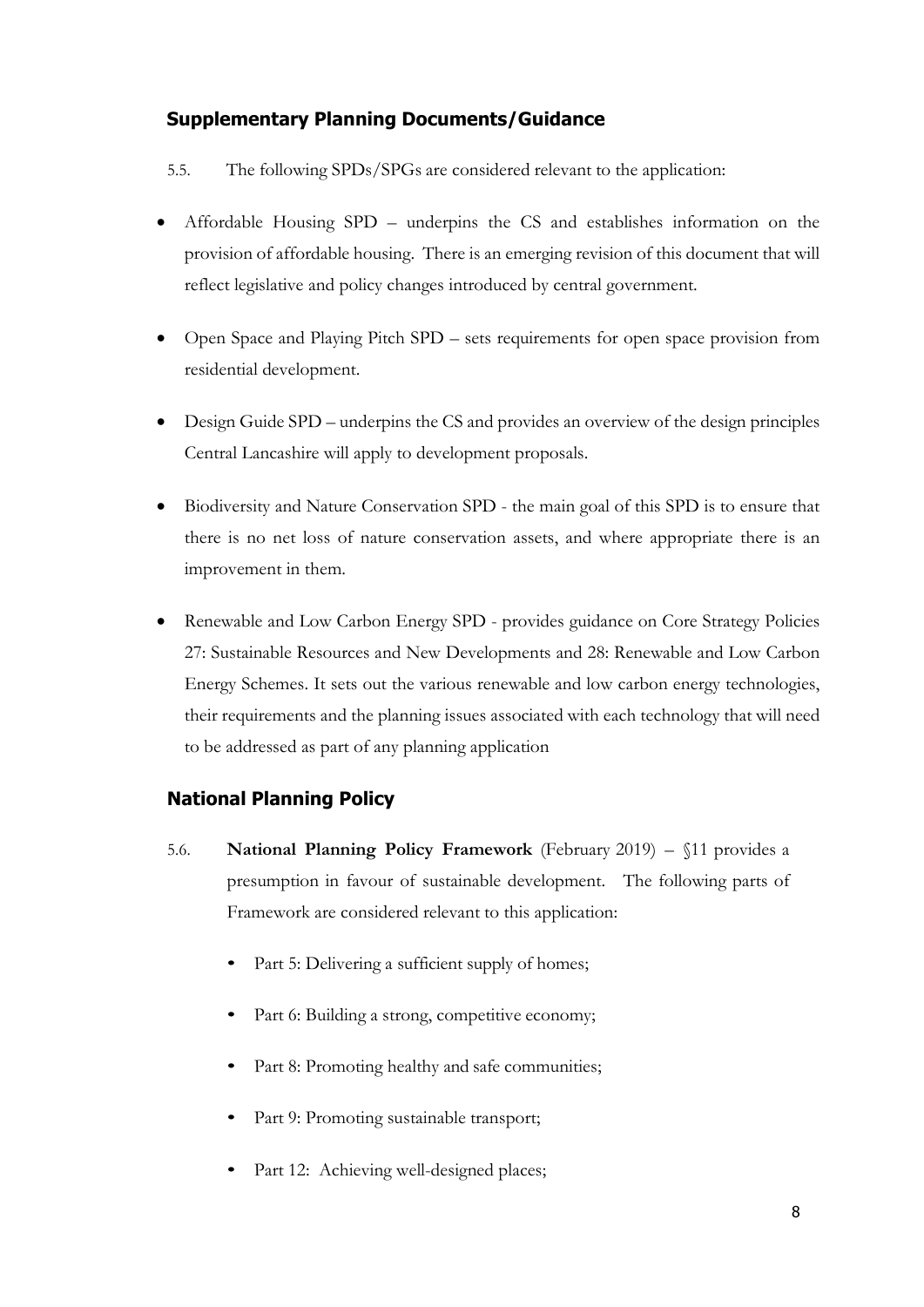- Part 14: Meeting the challenge of climate change, flooding and coastal change;
- Part 15: Conserving and enhancing the natural environment;
- Annex 1: Implementation.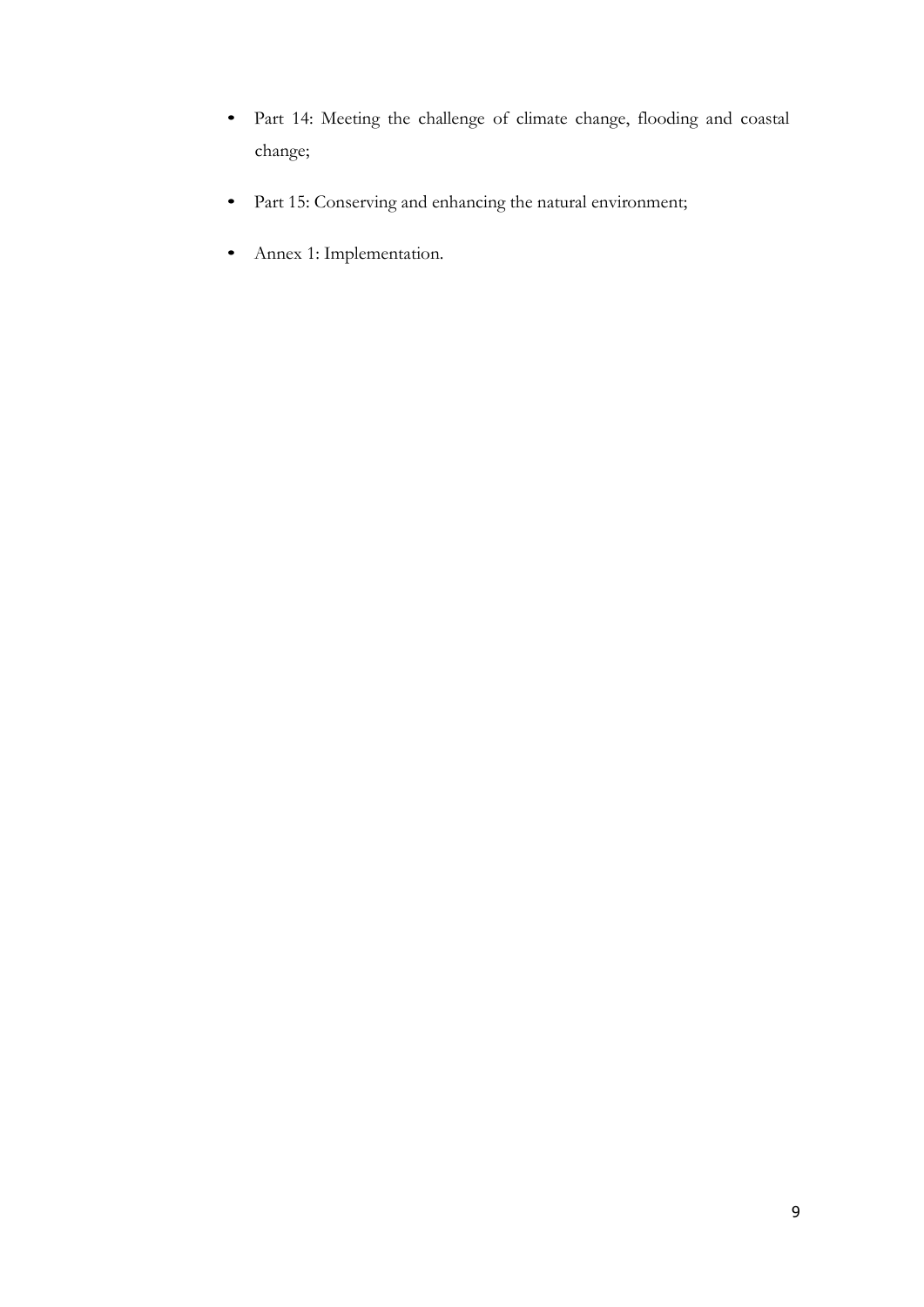#### **6. CONSULTATION**

6.1. Professional consultations have been undertaken to identify issues that need to be resolved or mitigated in the development proposals.

#### Ecological Survey and Report

6.2. This report confirms that the residential development of the site can be achieved with no adverse effect on designated sites, ecologically valuable or significant habitats. The survey concludes that none of the habitats at the site are species rich or support rare or uncommon plant species. In addition, neither of the two hedgerows meet the criteria to be 'important' in accordance with the Hedgerows Regulations 1997. However, they are a priority habitat and are of value as they provide habitat connectivity around the site as well as providing a habitat suitable for use by nesting birds and foraging bats. A single stand of Japanese Knotweed was identified and recommended for eradication. The report concludes that it is feasible to conserve the habitat connectivity around and through the residential development for use by wildlife such as birds and bats in conjunction with the proposals.

#### Flood Risk Assessment and Drainage Strategy

6.3. This confirms that the site is located within Flood Zone 1 with a low probability of flooding and that the site is at low risk from flooding from other sources. The strategy proposes that the surface water discharge from the proposed development will remain the same as that from the existing site - the greenfield run off has been calculated as 5.6l/s. Attenuation will be required within the surface water drainage system to achieve the specified flow rates. The design of the attenuation will ensure there is no flooding in the 30-year event and no flooding to property in the 100 year event with a 40% allowance for future climate change, The report concludes that a gravity foul drainage connection can be made to the existing combined sewer in Stonor Road.

#### Tree Survey Report

6.4. The tree survey and report confirms that there are no significant trees within the site that should be protected. There are trees and hedges on the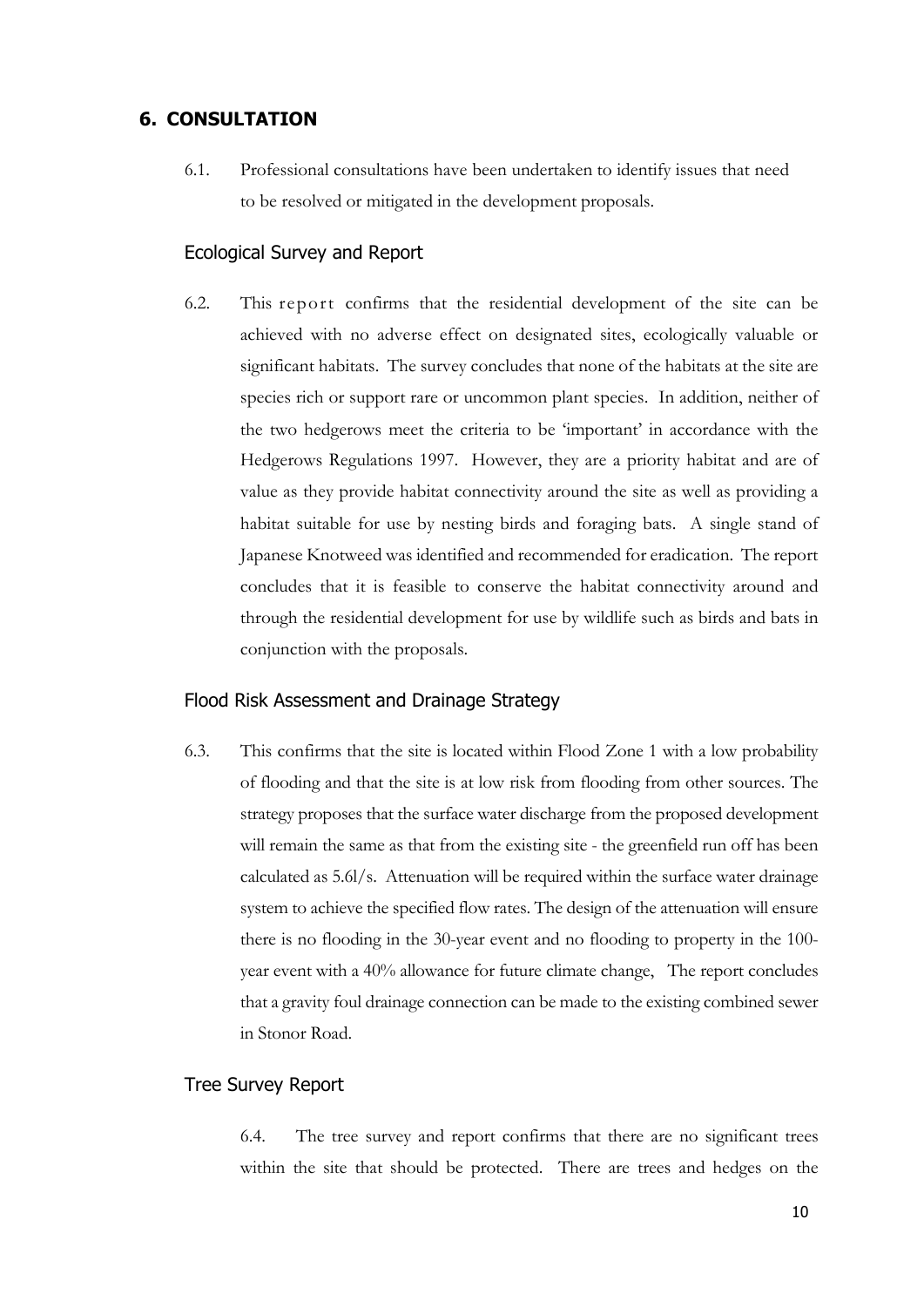boundaries which will not be affected by development. The main impact of the development will be to clear areas of scrub vegetation.

#### Geo-environmental Appraisal Report

- 6.5. This report confirms that:
	- Risks to site end users from both on-site and off-site sources are considered to be very low or low.
	- The risk to site end users from ground gas is considered to be low at this stage.
	- The risk from Radon is considered to be high to moderate and site specific search should be undertaken to assess the risk to the site.
	- There is no considered risk to controlled waters at the site.
	- The site is located within the boundary of a former mine where coal has been extracted by opencast methods. However correspondence with the Coal Authority has identified that extraction of coal by opencast methods has not been undertaken within 500m and that the site was located within the permitted area only.

#### Utilities Statement

6.6. This confirms that a residential development of the site can be serviced by BT services, gas, electricity, water and foul sewers.

#### Transport Statement

6.7. The report concludes that the site is highly accessible by non-car modes and will cater for needs of the development's residents and assist in promoting a choice of travel modes other than the private car.

> The existing pedestrian infrastructure will facilitate safe and direct pedestrian linkages between the site and numerous local services and amenities.

> The site is considered as being accessible by cycle, and a reasonable cycling distance would encompass Adlington, Standish, Horwich and the majority of Chorley. The site is also close to National Cycle route 55, which is located approximately 150 metres from the centre of the site.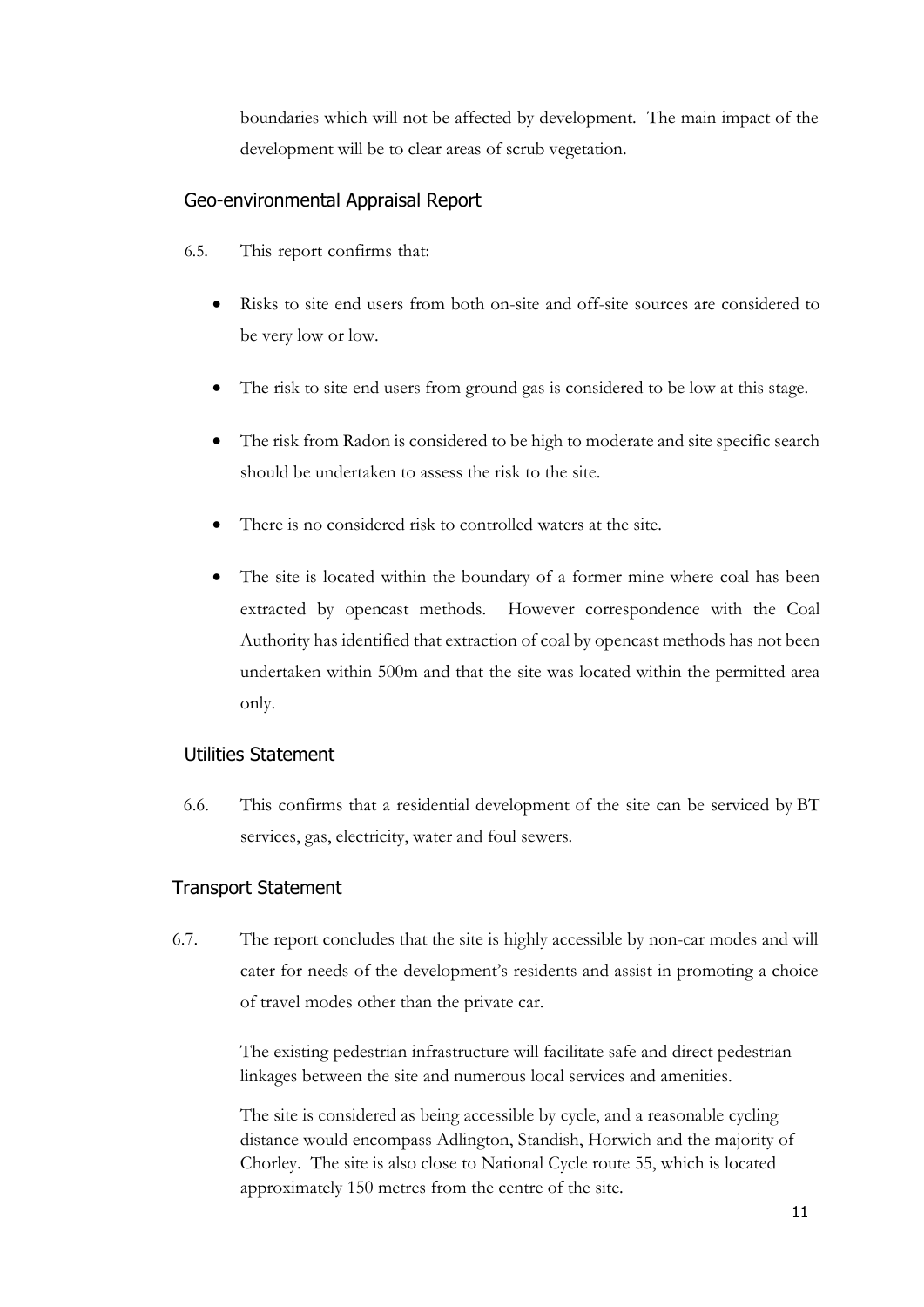Regular and frequent buses run from the stops on Park Road within a 4-minute walk of the site. Further services are located on Market Street and Church Street just over a 7-minute walk from the centre of the site.

The site is accessible via rail with Adlington Train Station located less than a 10 minute walk from the centre of the site, offering 3 services an hour to Manchester, Huddersfield, Buxton and Blackpool.

6.8 The proposed residential development could potentially generate in the region of 13 two-way trips in the AM peak hour period and around 12 two-way movements within the PM peak period. This equates to an additional vehicle every 4.5 to 5 minutes even in the busiest times of the day. This represents an imperceptible impact on the surrounding highway network. As such, this demonstrates that the proposals will not have an impact on the operation and safety of the local highway network.

#### Minerals Statement

6.9 The technical analysis has determined that:

• The sand and gravel deposits known to be present to the north at the existing sand and gravel quarry are not indicated to extend and be present at the proposed development site, which is shown to be underlain by glacial till/clay.

• The site has no indicated viable coal seams present.

• Sandstone extraction from depth is unlikely to be economically viable given the small nature of the site.

• The entire site falls within a 100m environmental buffer zone from the existing houses to the south and west.

6.10 Therefore, it has been demonstrated that given the site's constraints and lack of ability to contribute towards the overall provision of minerals in Chorley, we believe there is no reasonable justification to retain this site for minerals extraction when held in the planning balance.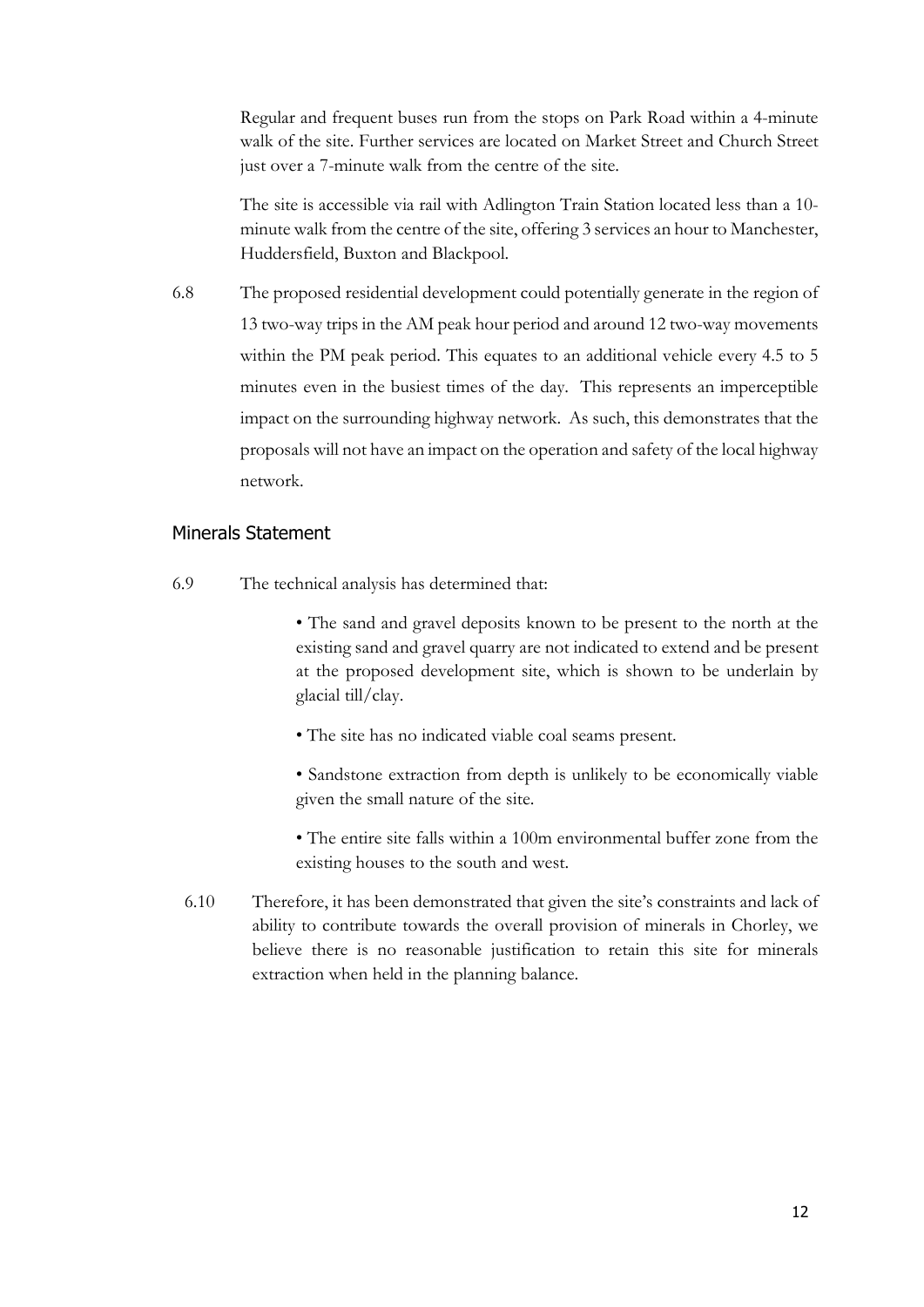#### **7 EVALUATION**

7.1 The evidence supporting this planning application shows that there are no physical reasons why the site could not be developed appropriately for housing. Any concerns arising from all relevant considerations including access, biodiversity, trees, flood risk, service provision, contamination, visual amenity, affordable housing minerals safeguarding and accessibility can be satisfactorily mitigated.

7.2 The previous planning decisions for the proposed development confirm that the only material consideration that weighs against granting planning permission is the conflict with Local Plan Policy BNE3 which safeguards the land for future development.

7.3 The Framework, at §11, states that there is a presumption in favour of sustainable development and for decision-taking, this means:

- approving development proposals that accord with an up-to-date development plan without delay; or
- where there are no relevant development plan policies, or the policies which are most important for determining the application are out-of-date, granting permission unless:

i. the application of policies in this Framework that protect areas or assets of particular importance provides a clear reason for refusing the development proposed; or

ii. any adverse impacts of doing so would significantly and demonstrably outweigh the benefits, when assessed against the policies in this Framework taken as a whole.

7.4 Policy 4 of the CLCS sets out the minimum housing requirement for Chorley of 417 dwellings per annum (dpa) to 2026. However, the CLCS was adopted in 2012. Paragraph 73 and footnote 37 of the 2019 Framework make clear that where strategic policies are more than 5 years old, LPAs should identify a 5 year housing land supply against their local housing need unless those strategic policies have been reviewed and found not to require updating. The preparation of the emerging CLLP recognises that the strategic policies for Chorley require updating.

7.5 Footnote 37 goes on to state that where local housing need is used as the basis for assessing whether a 5-year supply of deliverable sites exists, it should be calculated using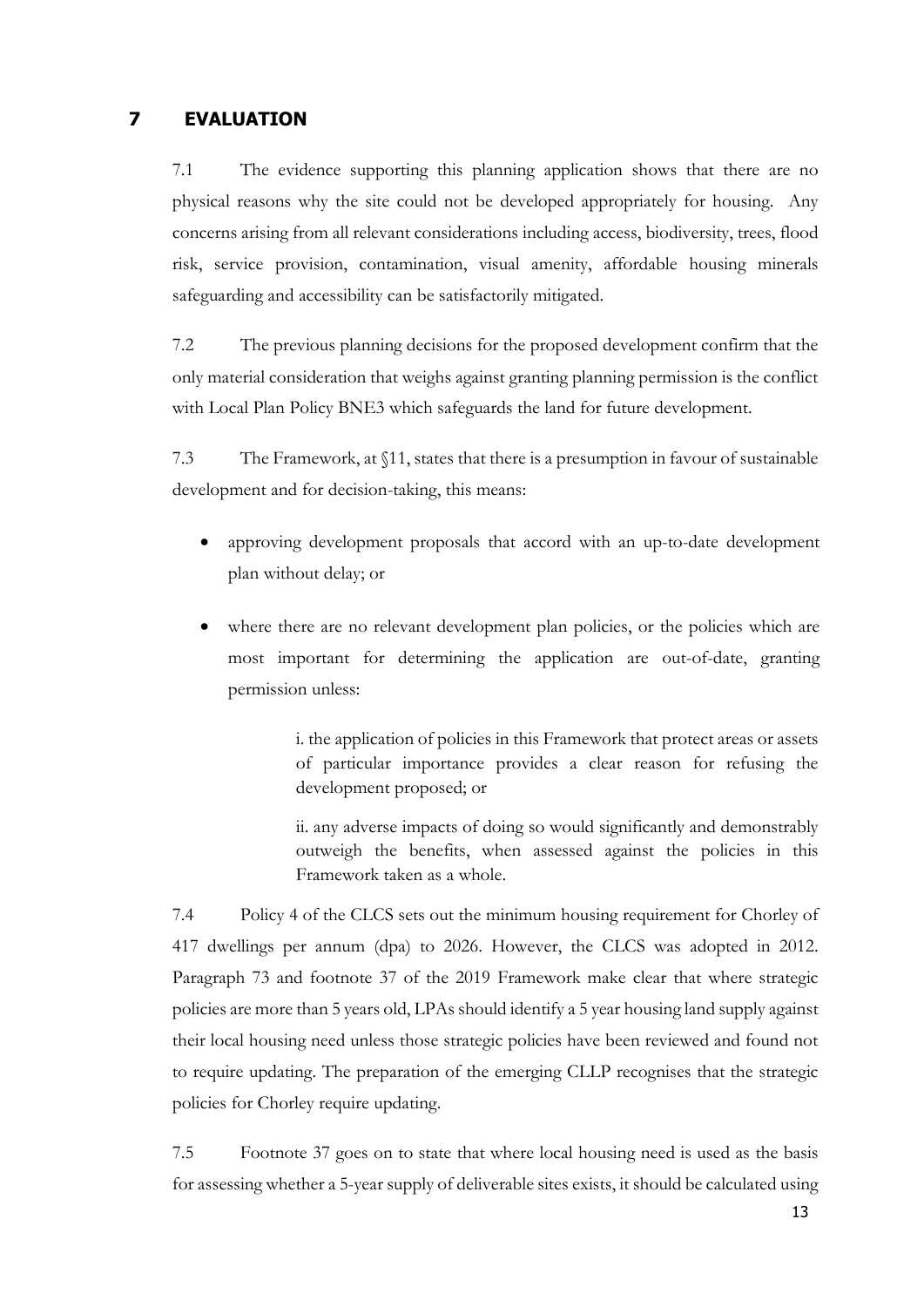the standard method set out in national guidance. As at 1 April 2020, the minimum local housing need for Chorley, calculated using the standard method, is 569 dpa.

7.6 This position was considered in detail in the by the inspector's decision letter determining the recent appeal at Pear Tree Lane, Euxton<sup>[1](#page-14-0)</sup>, which is a material consideration for the determination of this application. On housing land supply in the context of that site also being safeguarded land under policy BNE3, he concluded:

> *"51….Although the overall spatial strategy for Central Lancashire in Policy 1 is not itself outof-date, the policies establishing the amount of housing needed in Chorley borough and designating the appeal site as Safeguarded Land, so preventing it from contributing to those needs, are out-of-date. On this basis therefore, taken as a whole, I conclude that the 'most important' policies for determining this appeal are out-of-date.*

> *52 Based on the Council's housing land supply estimate, the deliverable supply of housing sites in Chorley borough would at best provide 1,617 dwellings over the next 5 years from April 2020 to March 2025. The 5 year requirement for the borough for the same period established by Chorley's standard method LHN is 2,990 dwellings. On this basis, there would be a substantial shortfall in the housing supply of 1,373 dwellings over the next 5 years. The appeal proposal would provide up to 180 market and affordable dwellings, meeting 13% of the shortfall. As such it would make a significant contribution to the housing needs of the borough."*

7.7 In light of policies C4 and BNE3 being out of date, the policy position in regard to the current applications is, therefore, that planning permission should be granted unless any adverse impacts of doing so would significantly and demonstrably outweigh the benefits or specific policies in the Framework indicate that development should be restricted.

7.8 Whilst the emerging Central Lancashire Local Plan Review is at an early stage and therefore limited weight can be provided to it, it is a material consideration that the site is proposed for allocation by Chorley Council in the Issues and Options Consultation papers. The paper suggests the site is one of the *"most appropriate options to be put forward as revised site proposals"*. It is now clear that the Council acknowledges Safeguarded Land will need to be released to facilitate housing delivery. This is in the context of there currently being a

<span id="page-14-0"></span><sup>1</sup> APP/D2320/W/20/3247136 dated 11/08/2020;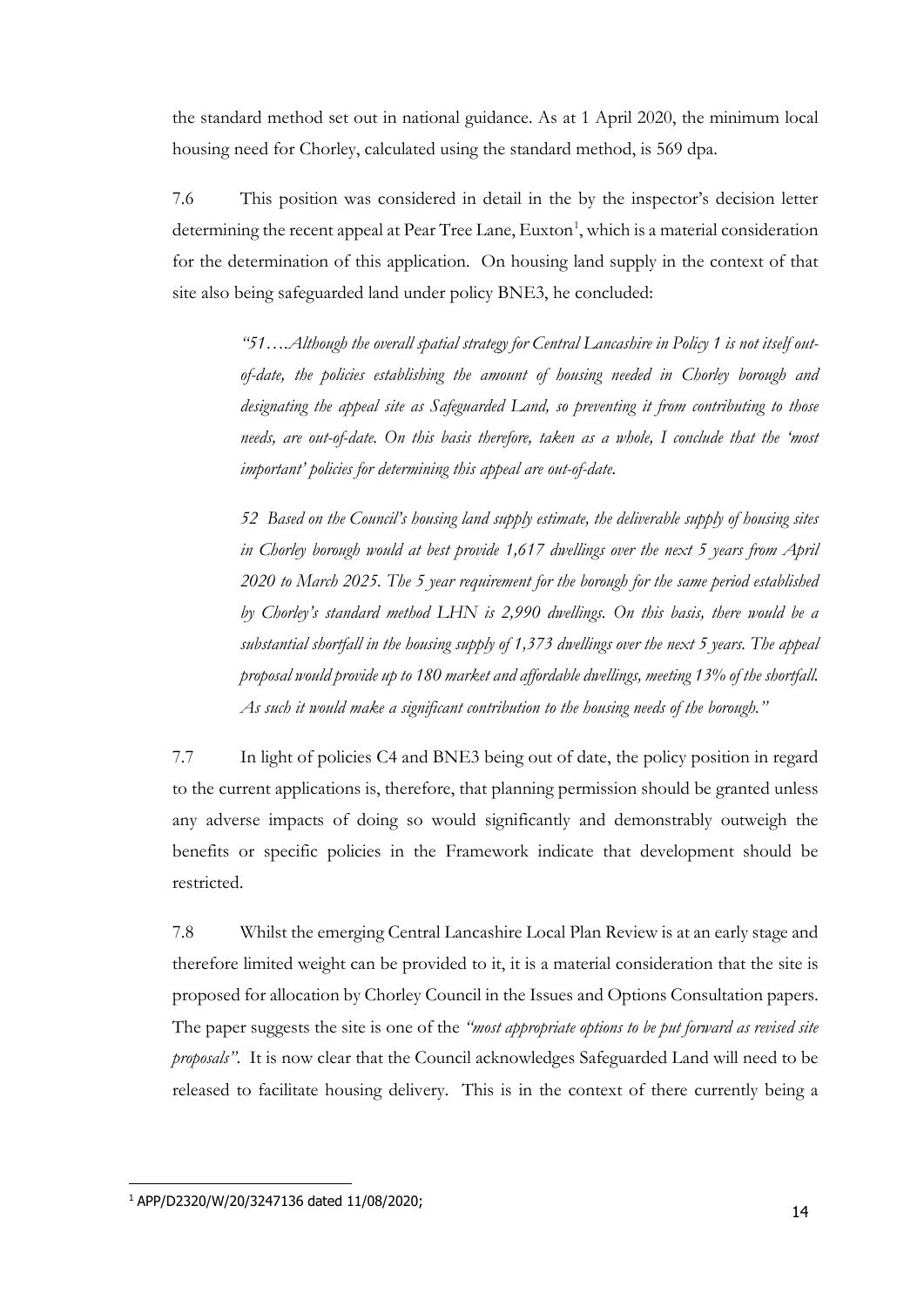substantial shortfall in housing supply, as described by Inspector Hayden in the Pear Tree Lane appeal.

7.9 The previous planning decisions on the site show that it is only the conflict with BNE3 that weighed against the proposed development and as that policy is out-of-date and the presumption in favour of development is engaged, the application should now be approved without delay.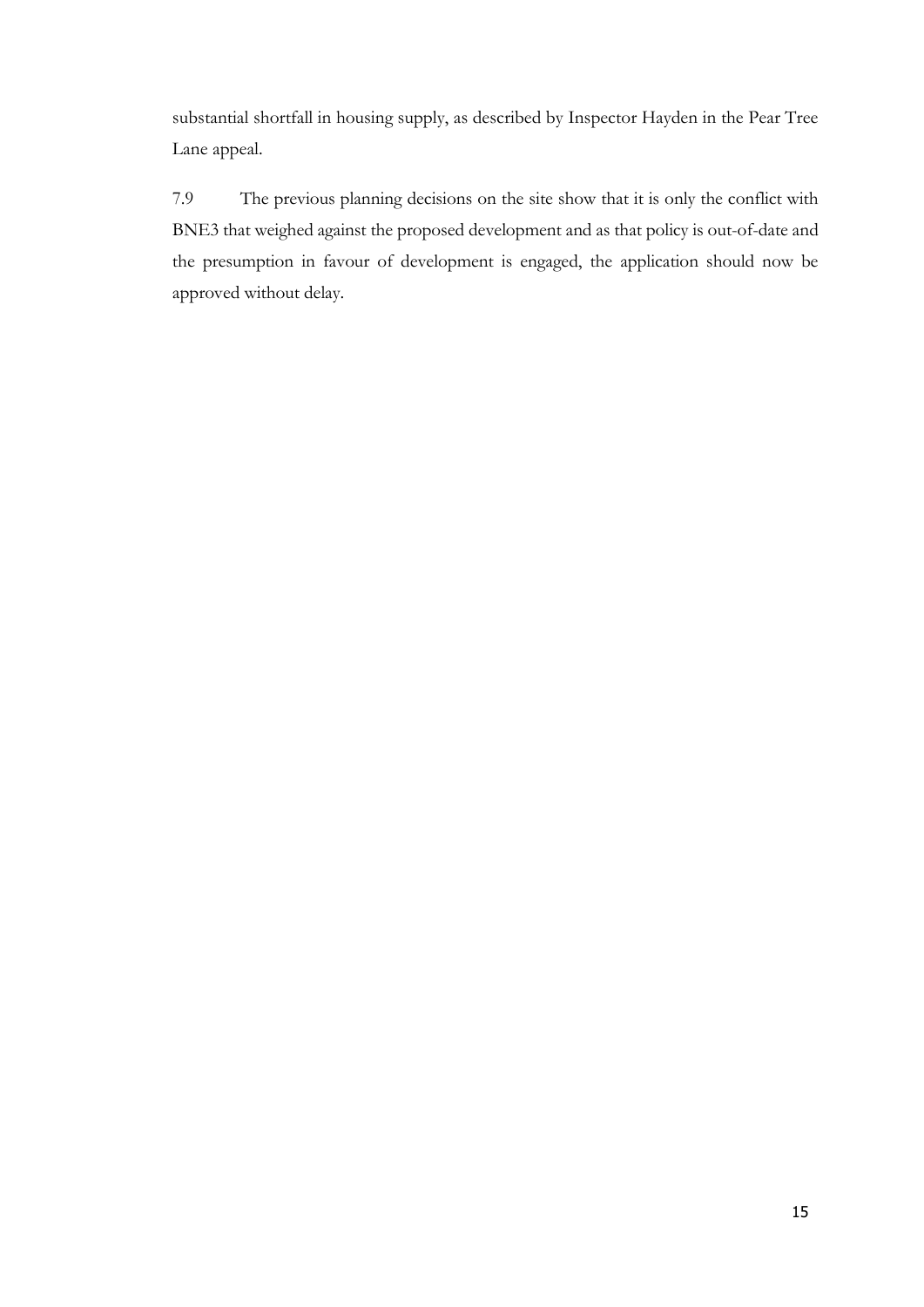# **8. CONCLUSIONS**

8.1. From the town planning assessment set out above the following conclusions are drawn:

- The application site is in a highly sustainable location with excellent access on foot to town centre facilities, a railway station, bus stops, schools, recreation facilities and places of employment. It is an ideal location for residential development which is supported by the fact that Chorley Council has proposed it for development in the emerging Local Plan Review;
- There are no material site specific considerations that would indicate that planning permission should not be forthcoming;
- Chorley Council has a substantial shortfall in the deliverable supply of housing, including affordable housing, which the application site would make a significant contribution to meeting;
- It has been demonstrated that the proposals adhere to all other Local Plan policies and will result in numerous economic, social and environmental benefits when assessed against the Framework:
- Securing economic growth through the creation of jobs in the construction industry and the additional trade future occupiers of the proposed development will bring for local businesses;
- The promotion of sustainable modes of transport through the site's sustainable location, and in particular to the newly modernised and electrified railway;
- High quality design that is sympathetic to the character of the area.
- Easy access to two parks and a public footpath contributing towards creating healthy, inclusive communities.
- The site is located within Flood Zone 1 with a low probability of flooding.
- The layout can take account of climate change by providing shelter from the sun during summer months and orientating dwellings to maximize solar gain during the winter.